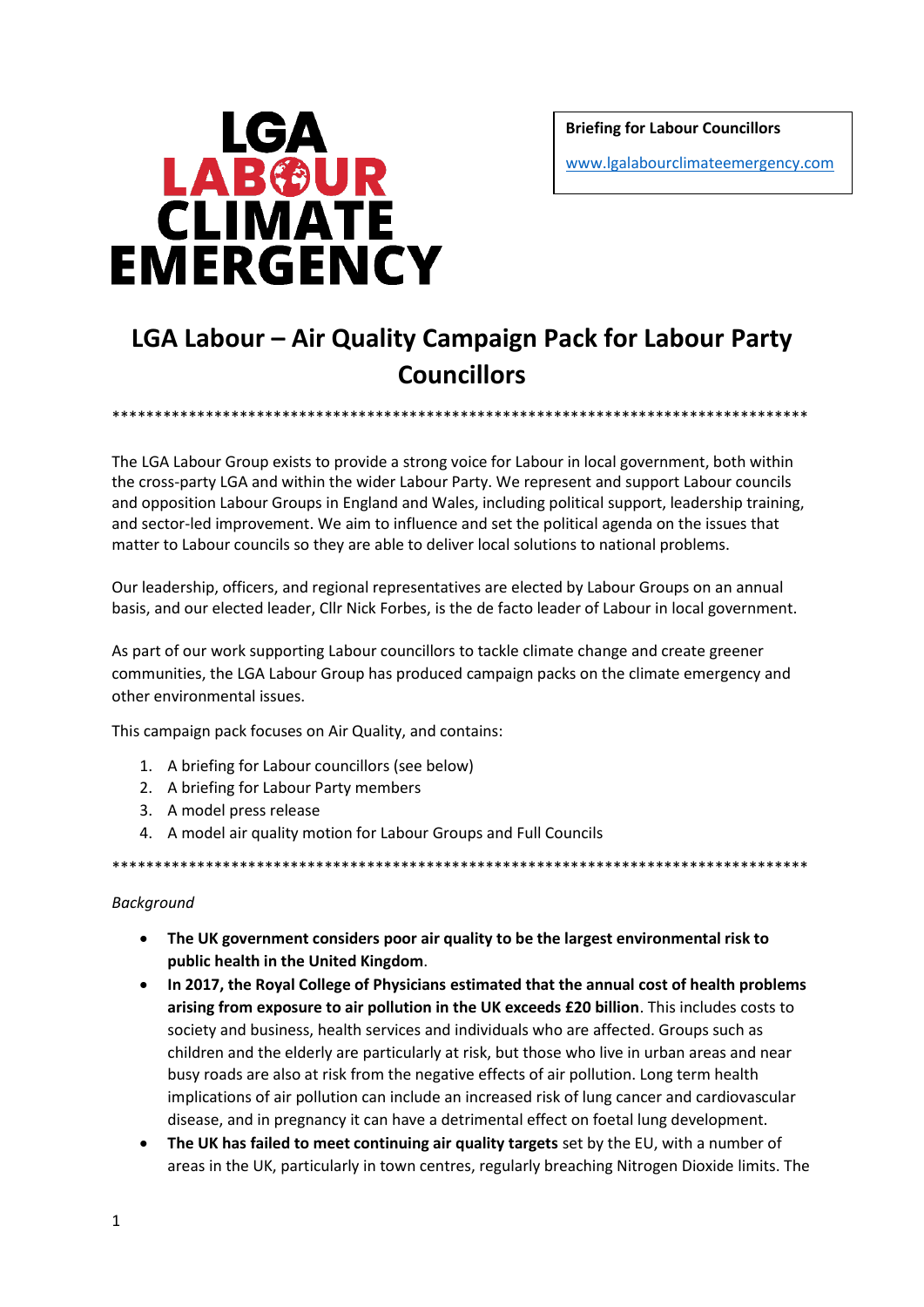UK is obliged under international treaties to meet air quality targets, but the legislation comes from the EU. The government has said that they are committed to this legislation after Britain leaves the EU.

 **Local councils know their areas best, and many are taking bold action to tackle poor air quality in their areas**. Under the 2011 Localism Act, the government has had discretionary powers to pass on EU fines to local authorities who are deemed responsible for breaches in EU legislation.

## *What is happening now?*

- **Labour-run councils across the country are taking action to tackle the causes and effects of air quality**. This ranges from:
	- the introduction of a **Zero Emissions Zone** by **Oxford City Council**;
	- **Newham Council's** approach of pursuing a **sustainable growth agenda** which includes tackling poor air quality in the borough;
	- **Investing in electric vehicles** several councils including **Harrow Council** have replaced old council vehicles with electric vehicles and will gradually phase petrol vehicles out, and other councils such as **Bradford Council** are introducing EV charging points across the borough to encourage residents and businesses to switch to electric vehicles;
	- **Taking action to clean up transport Southampton City Council** are cleaning up their bus fleet and encouraging taxi drivers to invest in greener vehicles through the licencing system, **Plymouth City Council** is investing in cycling infrastructure and **Stockport Council** are improving public realm infrastructure to encourage more people to make journeys by public transport, foot and bike
- All of this best practice, and much more, can be found on the LGA Labour's Climate Emergency website – [www.lgalabourclimateemergency.com](http://www.lgalabourclimateemergency.com/)
- In early 2019, **Theresa May's government announced plans to tackle air quality which included halving the number of people in the UK who live in areas that breach WHO guidelines on particulate matter by 2025,** and bring forward an Environment Bill. However, following the change of Prime Minister, there's been little mention of whether the government plans to stick with these plans.

### *What needs to happen?*

- **The government needs to be clear about their plans for tackling air quality**. Councils have lost 60p in every £1 since 2010, and for councils to be able to tackle air quality the government needs to restore local government funding to 2010 levels over the next four years. The government also needs to take a joined-up approach to tackling air quality, with government departments being consistent in their message and support to councils about tackling poor air quality.
- **Take a look at the LGA Labour Climate Emergency website** [www.lgalabourclimateemergency.com](http://www.lgalabourclimateemergency.com/) and see if there's any best practice that will work in your local area and can be adopted by your council.
- **Speak to residents about what measures they are already taking to tackle air quality**, and what steps they think that the local council, businesses and other organisations can take to play their part in tackling air quality.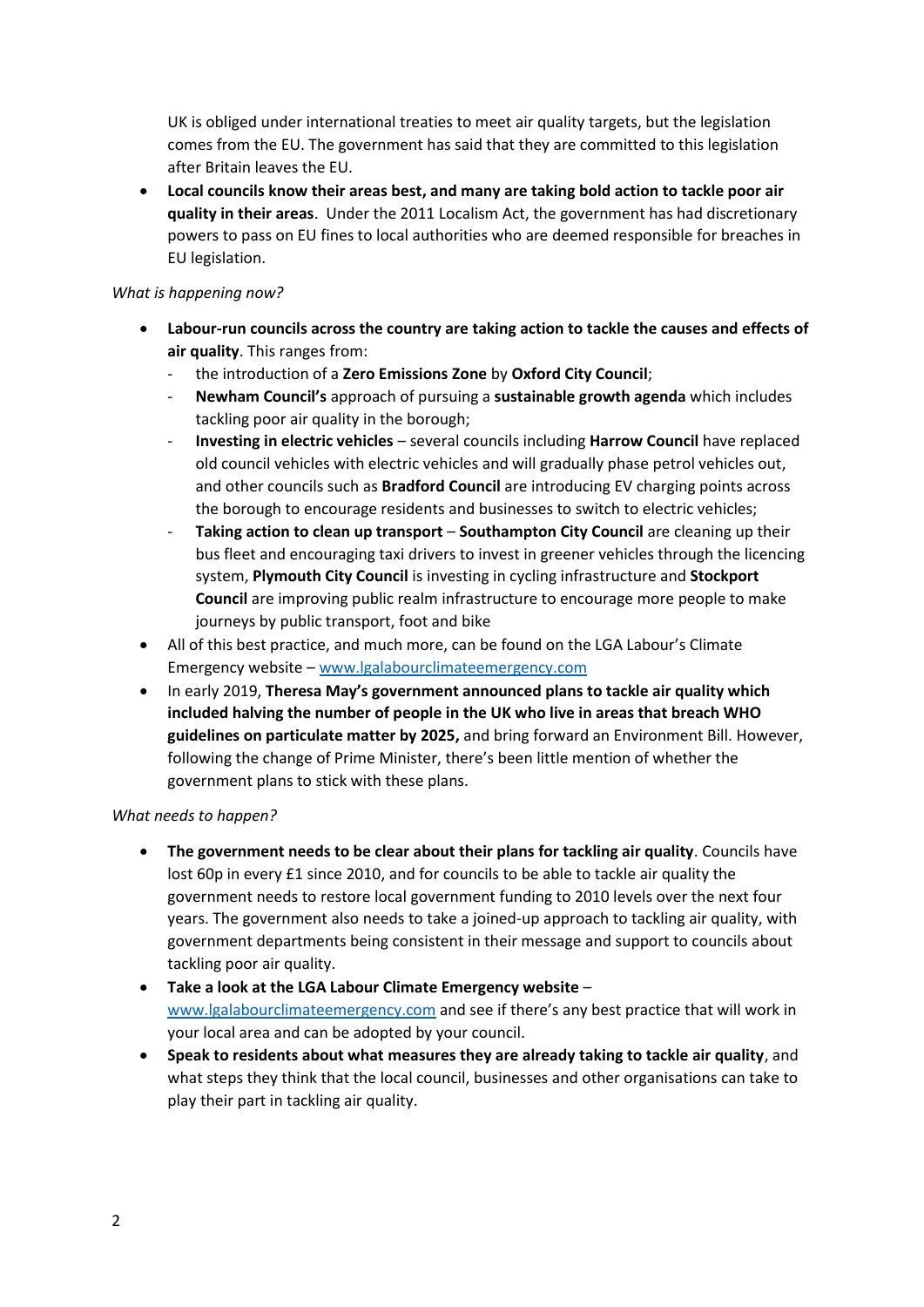

**Briefing for Labour Party members**

[www.lgalabourclimateemergency.com](http://www.lgalabourclimateemergency.com/)

# **Briefing for Labour Party members**

The LGA Labour Group exists to provide a strong voice for Labour in local government, both within the cross-party LGA and within the wider Labour Party. We represent and support Labour councils and opposition Labour Groups in England and Wales, including political support, leadership training, and sector-led improvement. We aim to influence and set the political agenda on the issues that matter to Labour councils so they are able to deliver local solutions to national problems.

\*\*\*\*\*\*\*\*\*\*\*\*\*\*\*\*\*\*\*\*\*\*\*\*\*\*\*\*\*\*\*\*\*\*\*\*\*\*\*\*\*\*\*\*\*\*\*\*\*\*\*\*\*\*\*\*\*\*\*\*\*\*\*\*\*\*\*\*\*\*\*\*\*\*\*\*\*\*\*\*\*\*

Our leadership, officers, and regional representatives are elected by Labour Groups on an annual basis, and our elected leader, Cllr Nick Forbes, is the de facto leader of Labour in local government.

As part of our work supporting Labour councillors to tackle climate change and create greener communities, the LGA Labour Group has produced campaign packs on the climate emergency and other environmental issues.

- **We are facing a climate emergency – the IPCC has found that temperatures are likely to rise by 1.5C by 2050.**
- **Poor air quality is a deadly symptom of climate change**, which is largely made by human activity and disproportionately affects vulnerable people and those living in urban areas.
- **Poor air quality can be successfully tackled at a local level**, as many Labour-run councils are showing. Councils have lost 60p in every £1 since 2010, and for councils to be able to tackle air quality the government needs to restore local government funding to 2010 levels over the next four years, and ensure that government departments have a joined up and consistent approach when working with councils trying to tackle poor air quality.
- **Labour councillors are leading the way in tackling poor air quality in their towns and cities**. This includes:
	- the introduction of a **Zero Emissions Zone by Oxford City Council**;
	- **Newham Council's approach of pursuing a sustainable growth agenda** which includes tackling poor air quality in the borough;
	- **Investing in electric vehicles** –**Harrow Council have replaced old council vehicles** with electric vehicles and will gradually phase petrol vehicles out, and **Bradford Council are introducing EV charging points across the borough** to encourage residents and businesses to switch to electric vehicles;
	- **Taking action to clean up transport Southampton City Council are cleaning up their bus fleet and encouraging taxi drivers to invest in greener vehicles**, **Plymouth City Council is investing in cycling infrastructure** and **Stockport Council are improving public**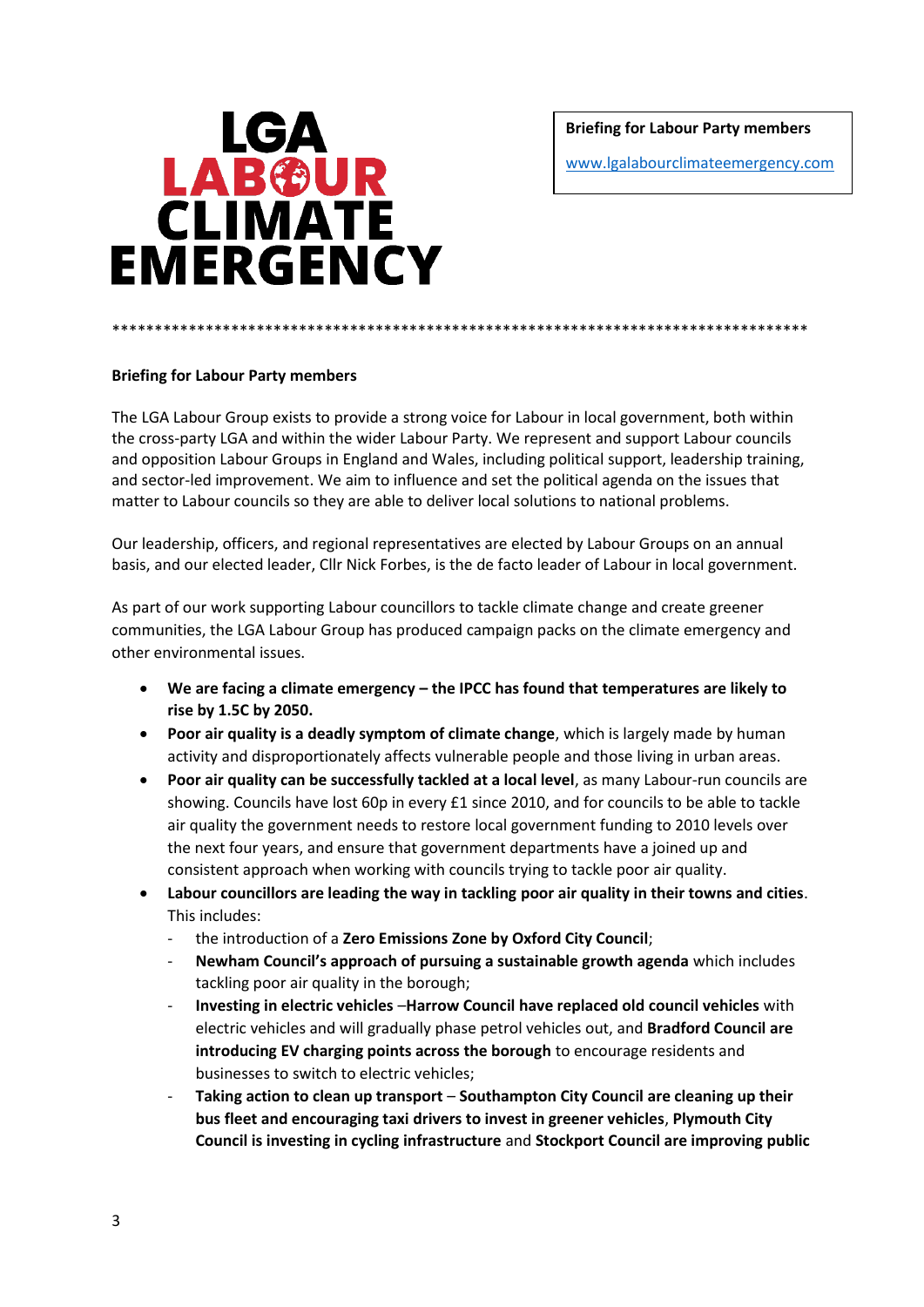**realm infrastructure** to encourage more people to make journeys by public transport, foot and bike.

**All of this best practice, and much more, can be found on the LGA Labour's Climate Emergency website** – [www.lgalabourclimateemergency.com](http://www.lgalabourclimateemergency.com/)

# **How Labour Party members can help tackle the climate emergency**

- Organise a meeting for Labour Party members to talk about actions to tackle poor air quality, and invite your local Labour councillor to speak at it;
- Pass a motion at your branch and CLP to pledge to work with your council or Labour Group to tackle poor air quality;
- Take steps to reduce your individual carbon footprint and encourage friends, family & neighbours to do the same, as this will have a positive impact on air quality.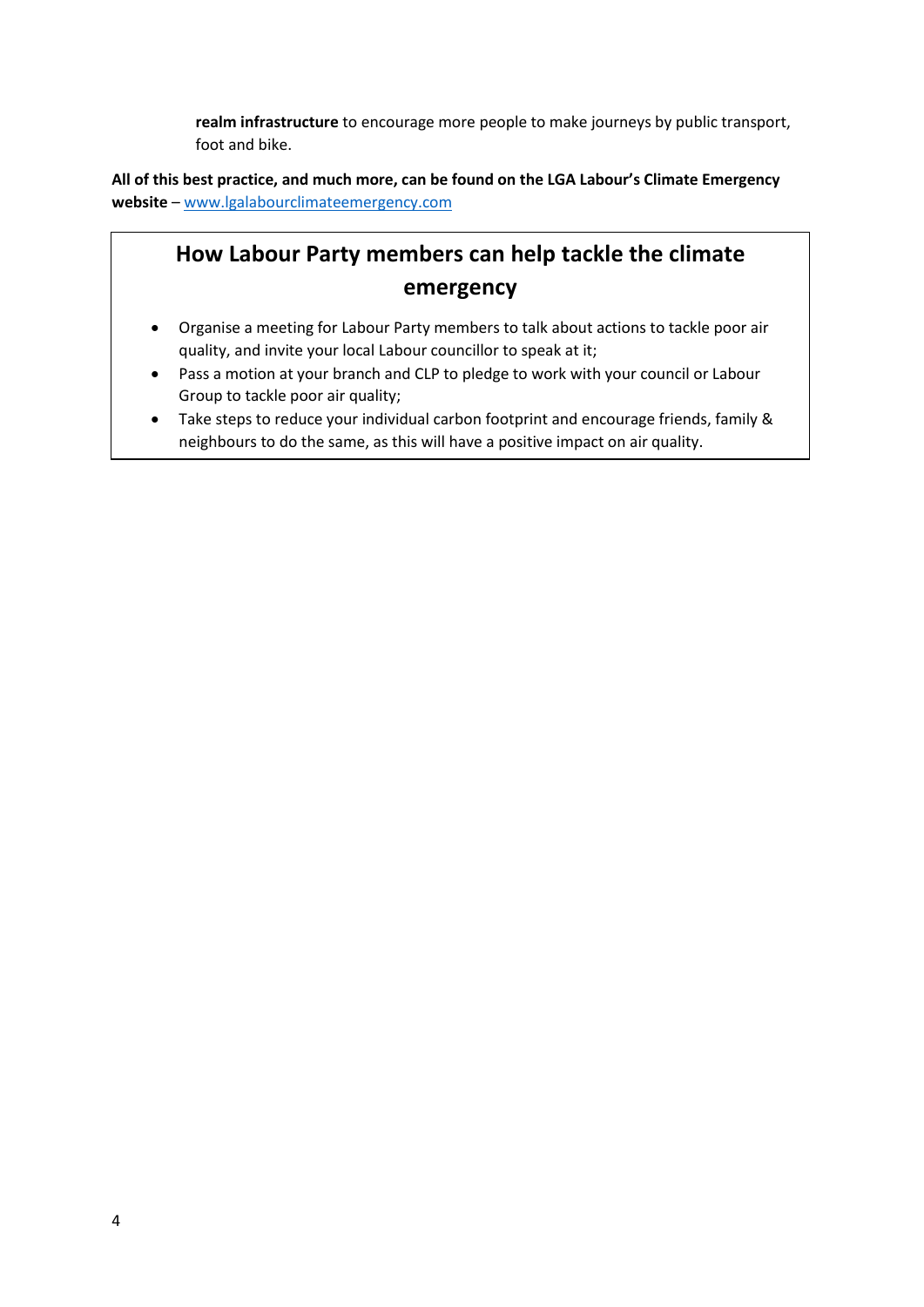# **Air Quality – Model Motion**

*This Council notes that:*

- 1. Poor air quality is a deadly symptom of climate change, which is largely made by human activity and disproportionately affects vulnerable people and those living in urban areas. It is causing an environmental and public health crisis;
- 2. The health impacts of poor air quality include an increased risk of lung cancer and cardiovascular disease, and in pregnancy it can have a detrimental effect on foetal lung development. The Royal College of Physicians estimated that the annual cost of health problems arising from exposure to air pollution in the UK exceeds £20 billion. This includes costs to society and business, health services and individuals who are affected;
- 3. The UK has failed to meet continuing air quality targets set by the EU, with a number of areas in the UK, particularly in town centres, regularly breaching Nitrogen Dioxide limits. The UK is obliged under international treaties to meet air quality targets, but the legislation comes from the EU. The government has said that they are committed to this legislation after Britain leaves the EU;
- 4. Local government is leading the way in tackling poor air quality in their towns and cities. This includes:
	- the introduction of a Zero Emissions Zone by Oxford City Council;
	- Newham Council's approach of pursuing a sustainable growth agenda which includes tackling poor air quality in the borough;
	- Investing in electric vehicles Harrow Council have replaced old council vehicles with electric vehicles and will gradually phase petrol vehicles out, and Bradford Council are introducing EV charging points across the borough to encourage residents and businesses to switch to electric vehicles;
	- Taking action to clean up transport Southampton City Council are cleaning up their bus fleet and encouraging taxi drivers to invest in greener vehicles, & Plymouth City Council is investing in cycling infrastructure and Stockport Council are improving public realm infrastructure to encourage more people to make journeys by public transport, foot and bike.
- 5. That the LGA Labour Group has put together a Climate Emergency website [www.lgalabourclimateemergency.com](http://www.lgalabourclimateemergency.com/) – which is a home for best practice, case studies, campaign resources and much more for Labour in local government;
- 6. The government needs to be clear about their plans for tackling air quality. Councils have lost 60p in every £1 since 2010, and for councils to be able to tackle air quality the government needs to restore local government funding to 2010 levels over the next four years. The government also needs to take a joined-up approach to tackling air quality, with government departments being consistent in their message and support to councils about tackling poor air quality;
- 7. That air quality in XXX area is breaching recommended limits, and that XXX council must take action to tackle it.

# *This Council resolves to:*

- 1. Campaign against poor air quality, alongside local residents and with other campaign groups in the local area;
- 2. Take the following steps to tackle poor air quality in XXX:
	- Investigate the feasibility of implementing a Clean Air Zone in XXX with the aim of improving air quality in XXX;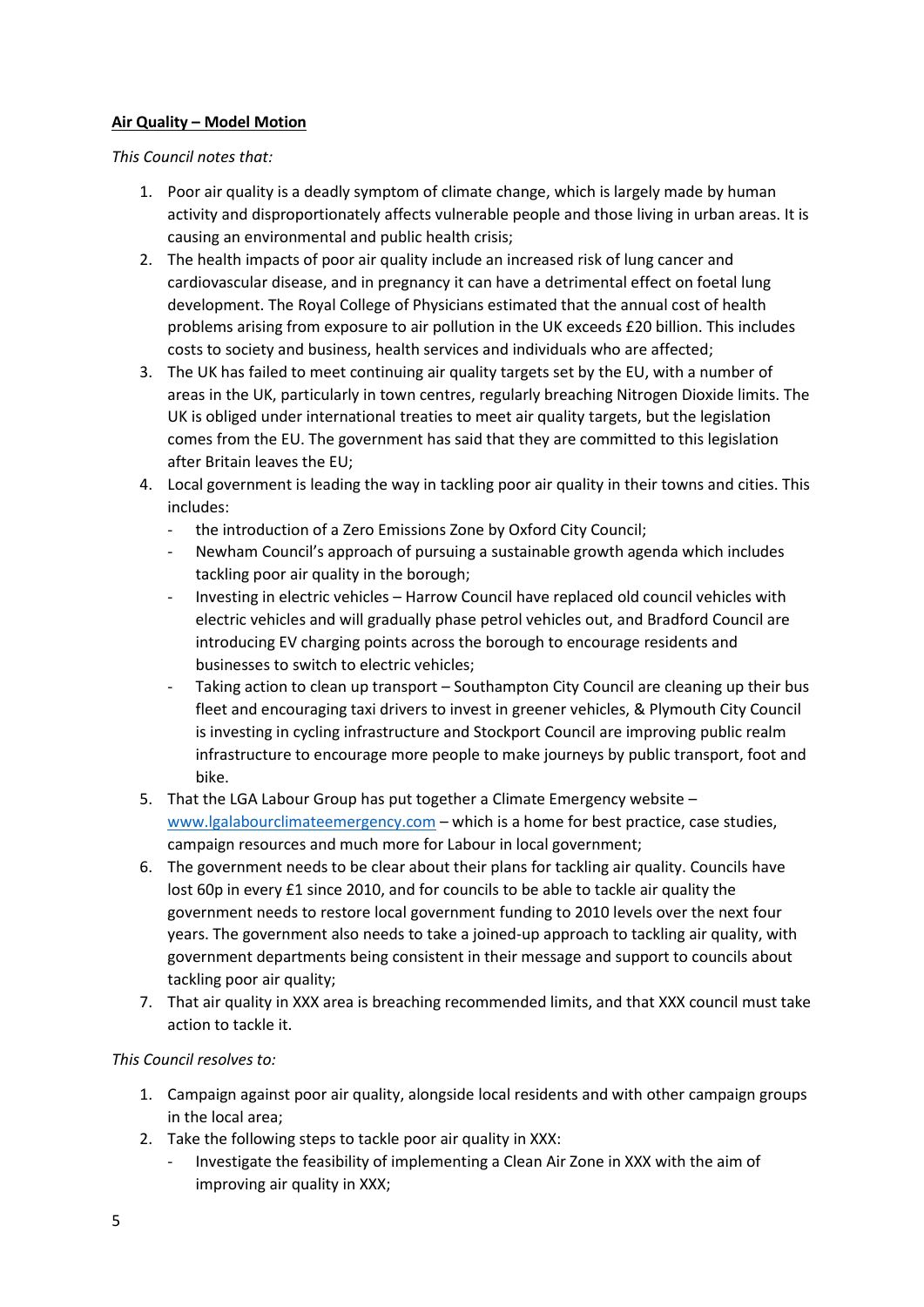- Invest in the council fleet to make sure that vehicles meet high environmental standards, including investing in electric vehicles and charging points;
- Work with transport providers in XXX, including taxi drivers and bus companies to ensure that public transport in XXX meets high environmental standards, and investigate ways of doing this through the licencing system and additional funding streams;
- Work with residents and visitors to encourage them to make journeys by public transport, bike and foot where possible, and carry out improvements to infrastructure and the public realm to help make this happen.
- 3. Contact and work with other councils to learn from their work to tackle poor air quality;
- 4. Write to the Secretary of State for Environment, Food and Rural Affairs, the Rt Hon Theresa Villiers MP, to ask that councils receive proper funding for tackling air quality, and that government departments provide a coordinated and joined up approach when working with councils who are tackling poor air quality.